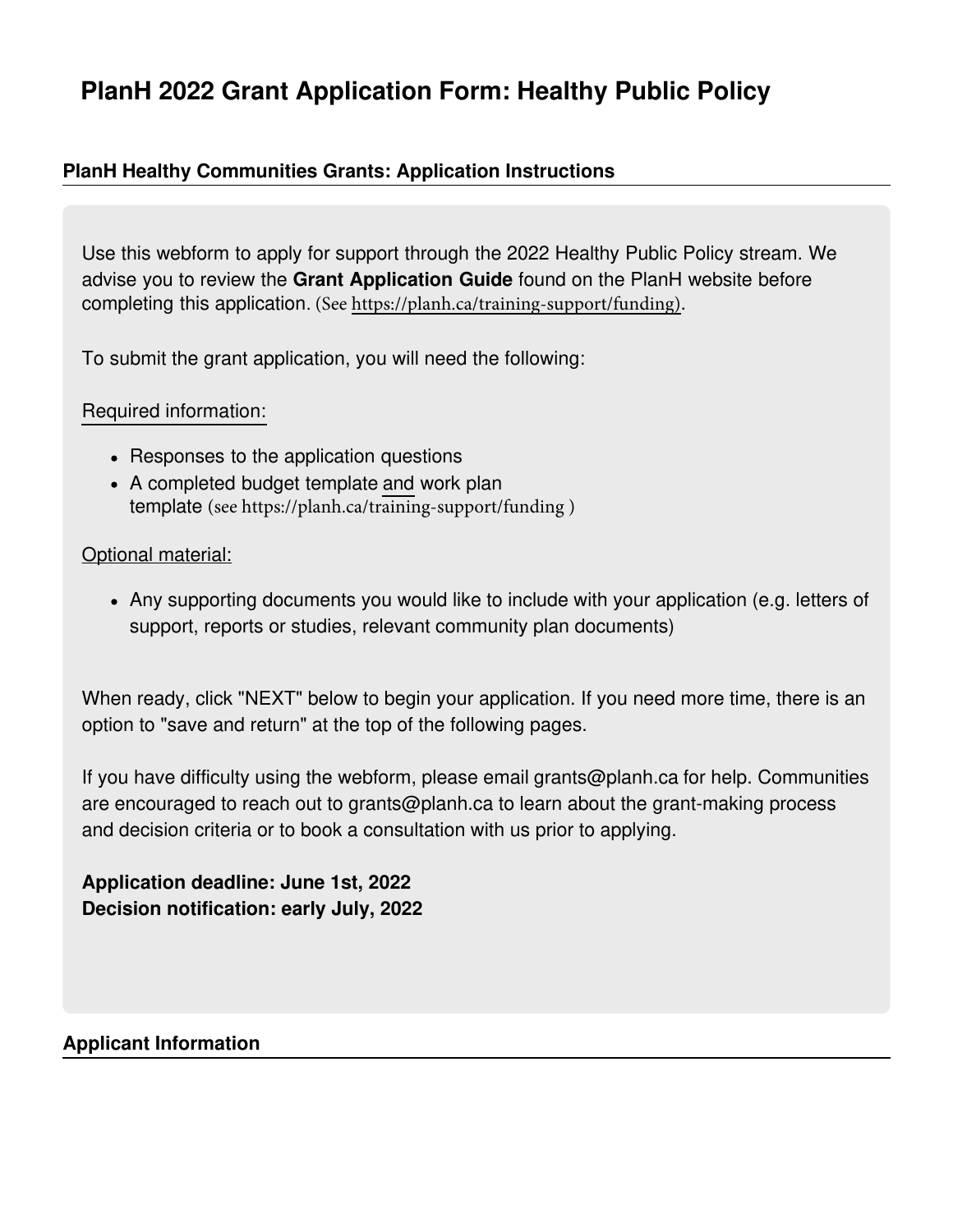1. Please indicate the name of the Indigenous government or local government applying. **\***

- 2. Please indicate the type of government applying. **\***
	- First Nations Band or Self-Governing First Nation
	- First Nations Tribal Council
	- Métis Chartered Community
	- Municipality
	- **C** Regional District
	- Other write in  $\circ$

### **Applicant contact details**

| 3. Primary Contact*         |  |  |  |  |
|-----------------------------|--|--|--|--|
| Full name                   |  |  |  |  |
| Position or<br><b>Title</b> |  |  |  |  |
| Organization                |  |  |  |  |
| Email                       |  |  |  |  |
| Phone                       |  |  |  |  |
|                             |  |  |  |  |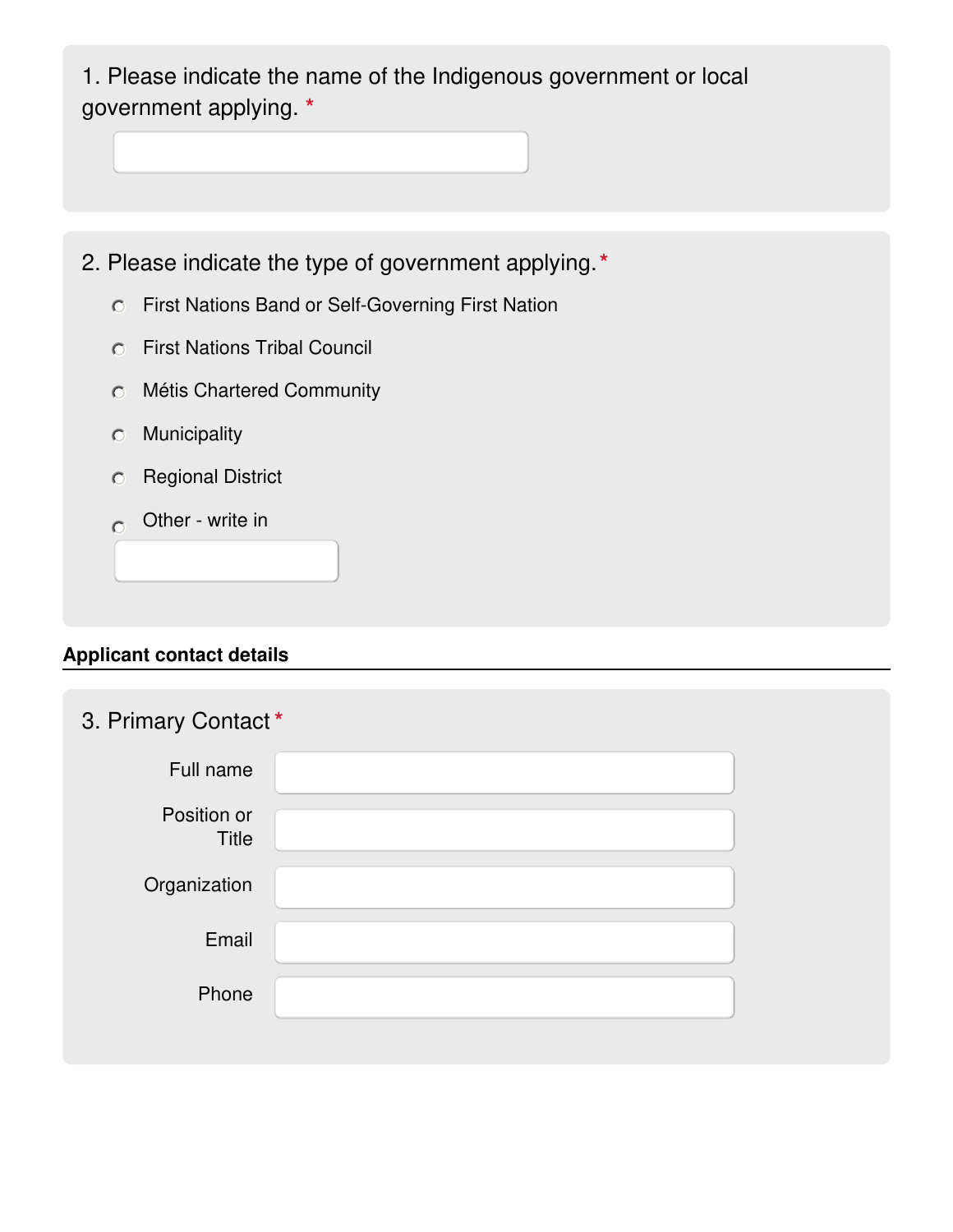# 4. Applicant mailing address: **\***

| Street address, RR or<br>PO Box    |  |
|------------------------------------|--|
| City, District, Village or<br>Town |  |
| Postal<br>Code                     |  |

# 5. Secondary contact information

| <b>Full Name</b>            |  |
|-----------------------------|--|
| Position or<br><b>Title</b> |  |
| Organization                |  |
| Email                       |  |
| Phone                       |  |

6. Only primary contacts will receive communication regarding this application. What is your preferred method of communication? **\***

- Email
- Phone
- $\circ$  Other write in

## **Health authorities and BCHC past funding**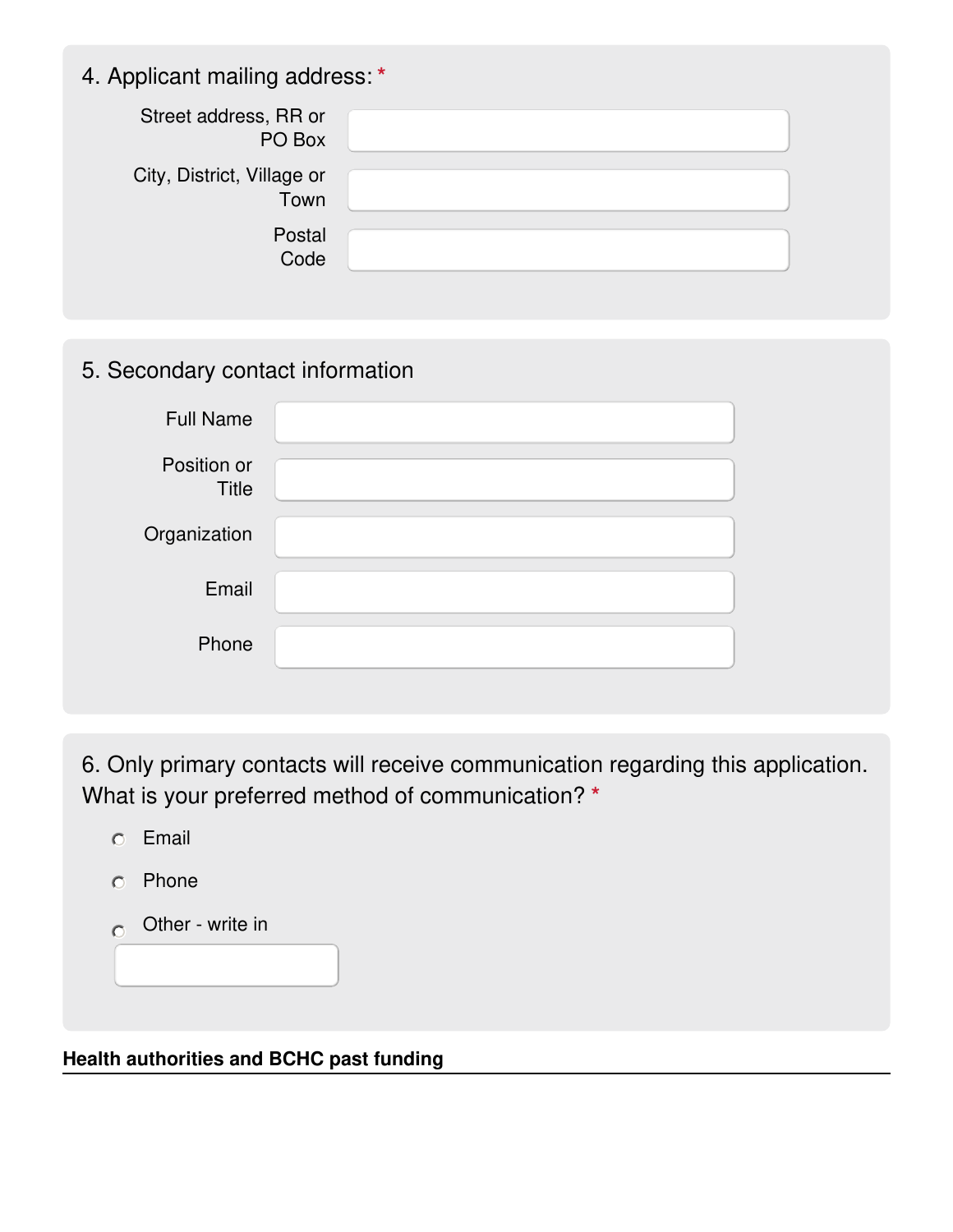7. Has your organization received BC Healthy Communities or PlanH support in the past (e.g., PlanH funding, BC Healthy Communities services, other contract)? **\***

- Yes
- No
- Unknown

8. If yes, please indicate the project name and year. **\***

9. Please indicate the health authority region in which your organization is located. Please also indicate if your community is served by the First Nations Health Authority. **\***

- $\Box$  Fraser Health
- $\Box$  Interior Health
- $\Box$  Island Health
- **Northern Health**
- Vancouver Coastal Health
- $\Box$  First Nations Health Authority

10. Do you have an existing relationship with your health authority(ies)? **\***

- Yes
- No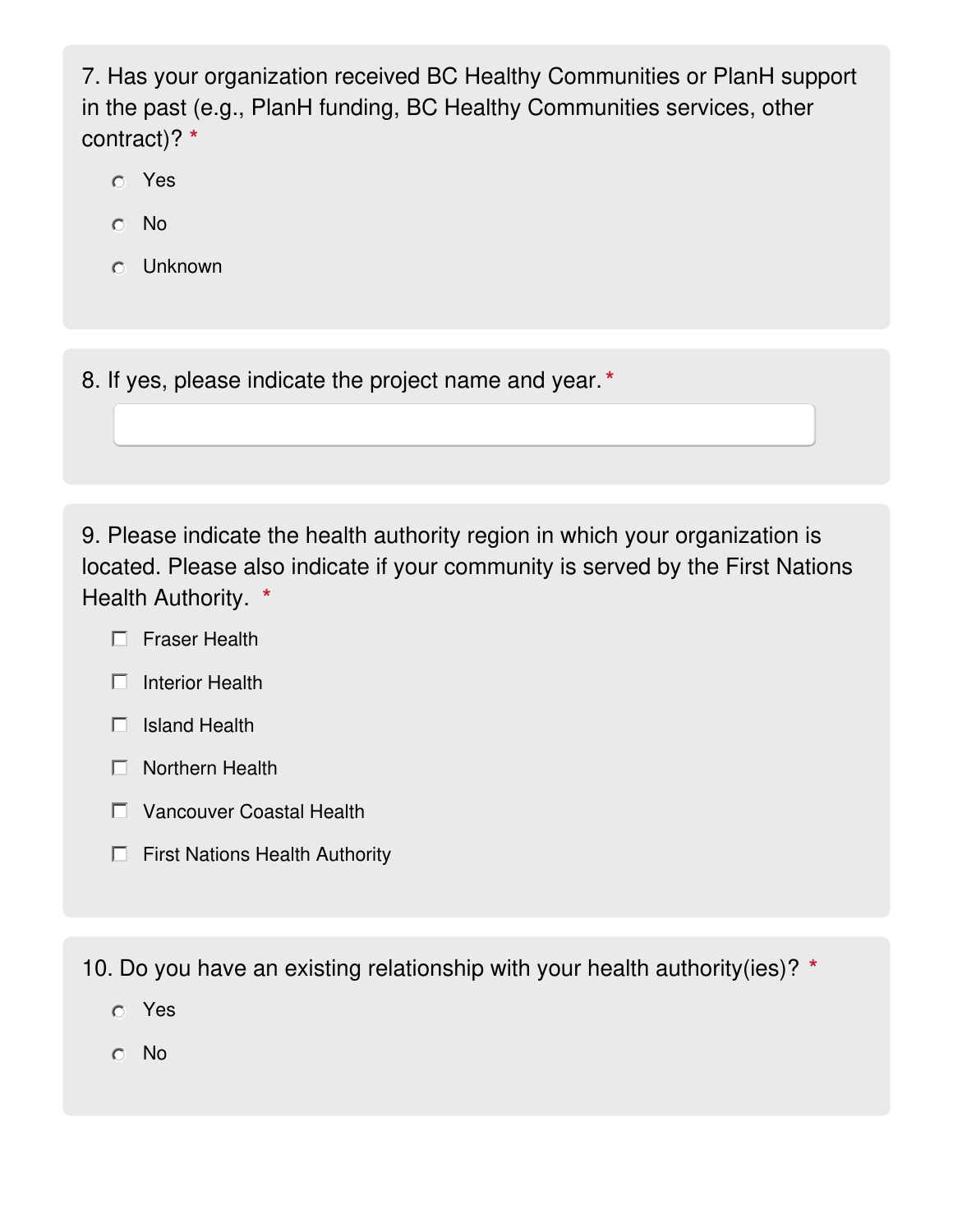11. If you have an existing partnership with your health authority, please provide key contact information. **\***



### **Project Overview & Project Plan**

12. What is the name or proposed title of your project? **\***

13. Please describe your project/initiative. What do you intend to achieve? What changes do you anticipate as a result of this initiative? **\***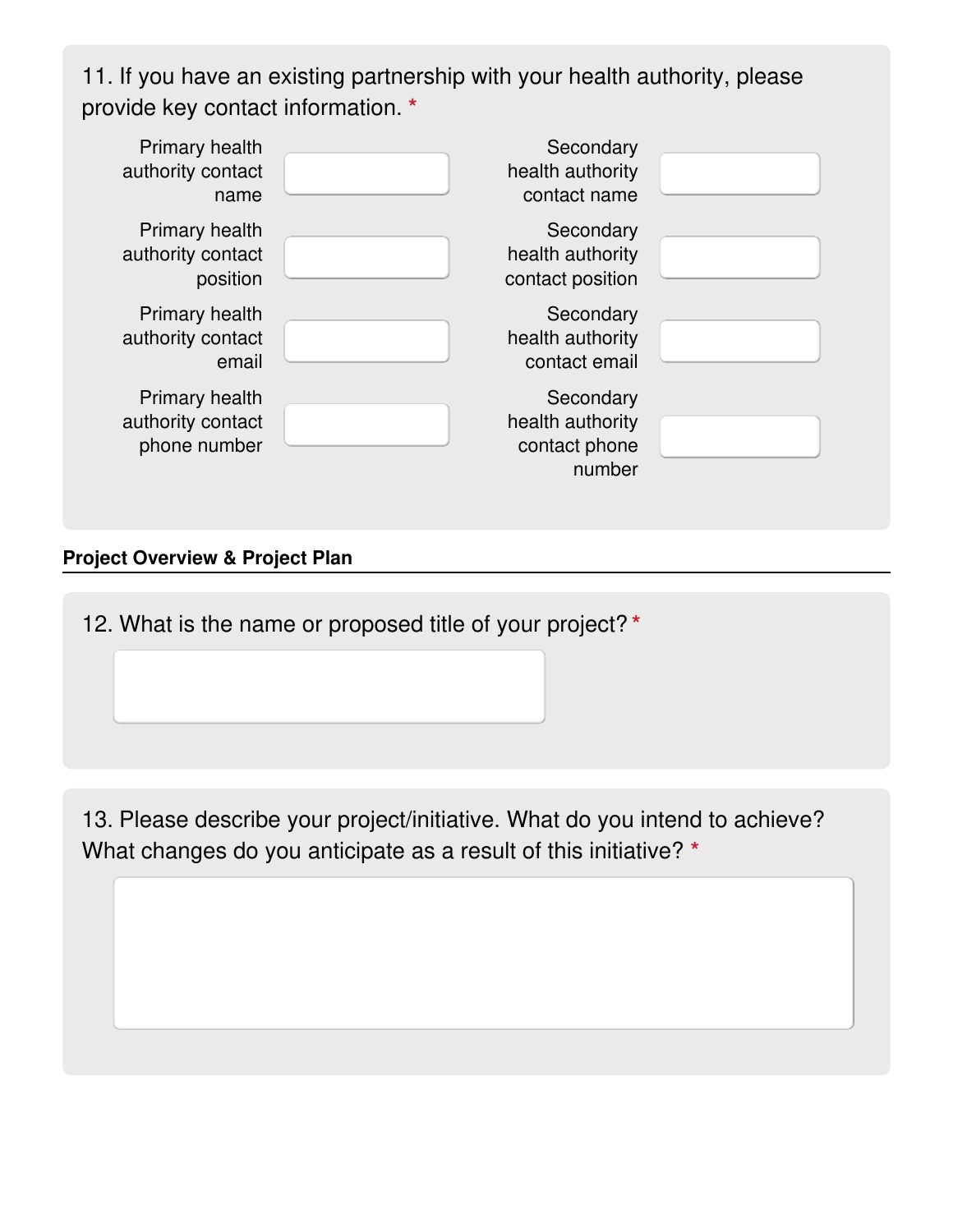14. If there is a target population(s) for this project, please explain who that is and why this decision was made.

15. What will you do?

Please describe the activities planned and how a healthy public policy will be developed in your community. Please be as specific as possible. For more information on healthy public policy, refer to the **grant application guide (See https://planh.ca/training-support/funding**.) **\***

16. How will you apply an equity lens to your work in this project? For more information on equity, please see our Supporting Equity in Planning and Policy Action Guide. **(See https://planh.ca/resources/action-guides/supporting-equityplanning-and-policy-action-guide)**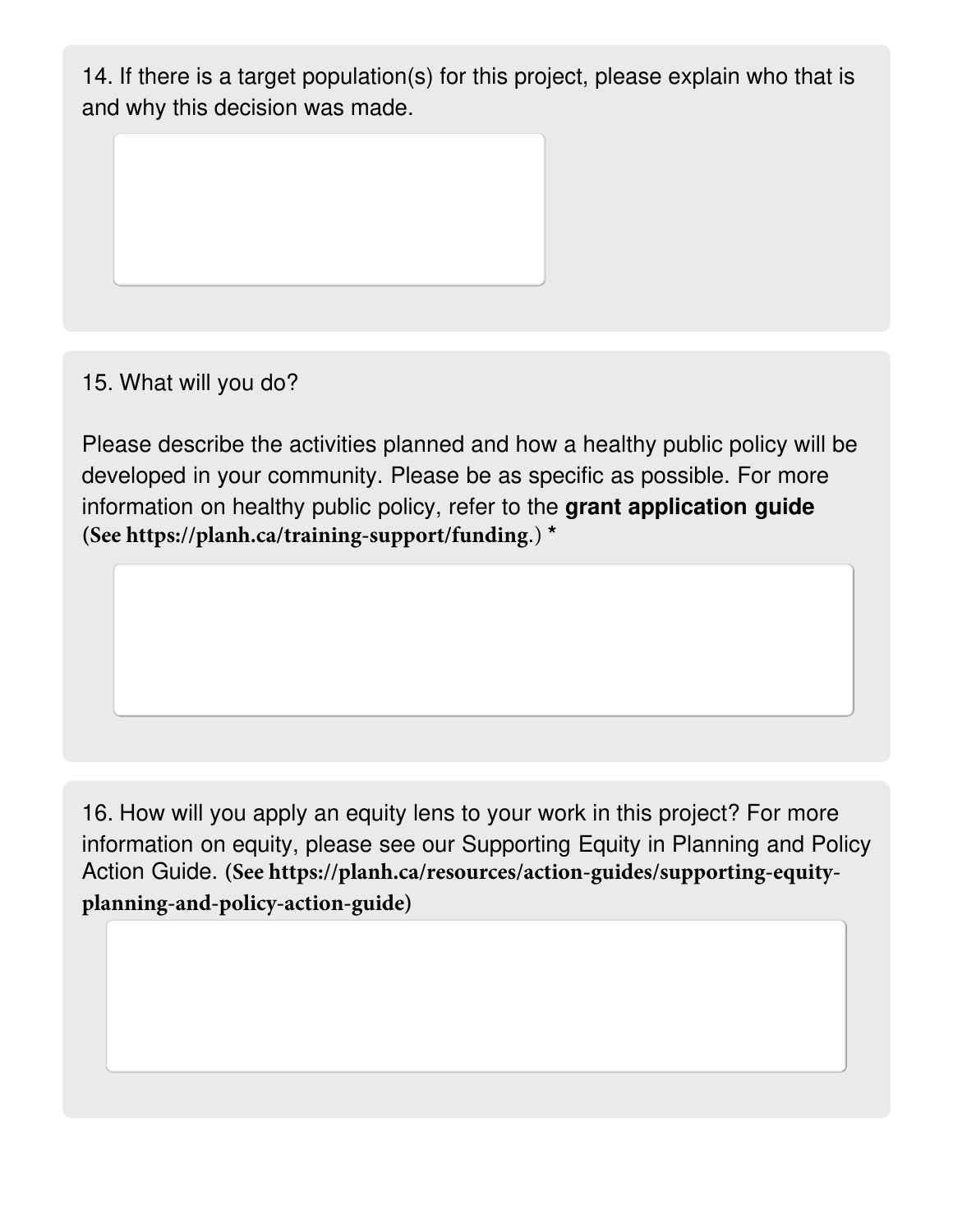17. How will you know if your project or process is successful? What are the intended outcomes (e.g., modify existing policies/practices/plans, or create a new policy)? **\***

18. How will you track progress? **\***

19. Please share any ideas you have to sustain the benefits of this project beyond the grant period. **\***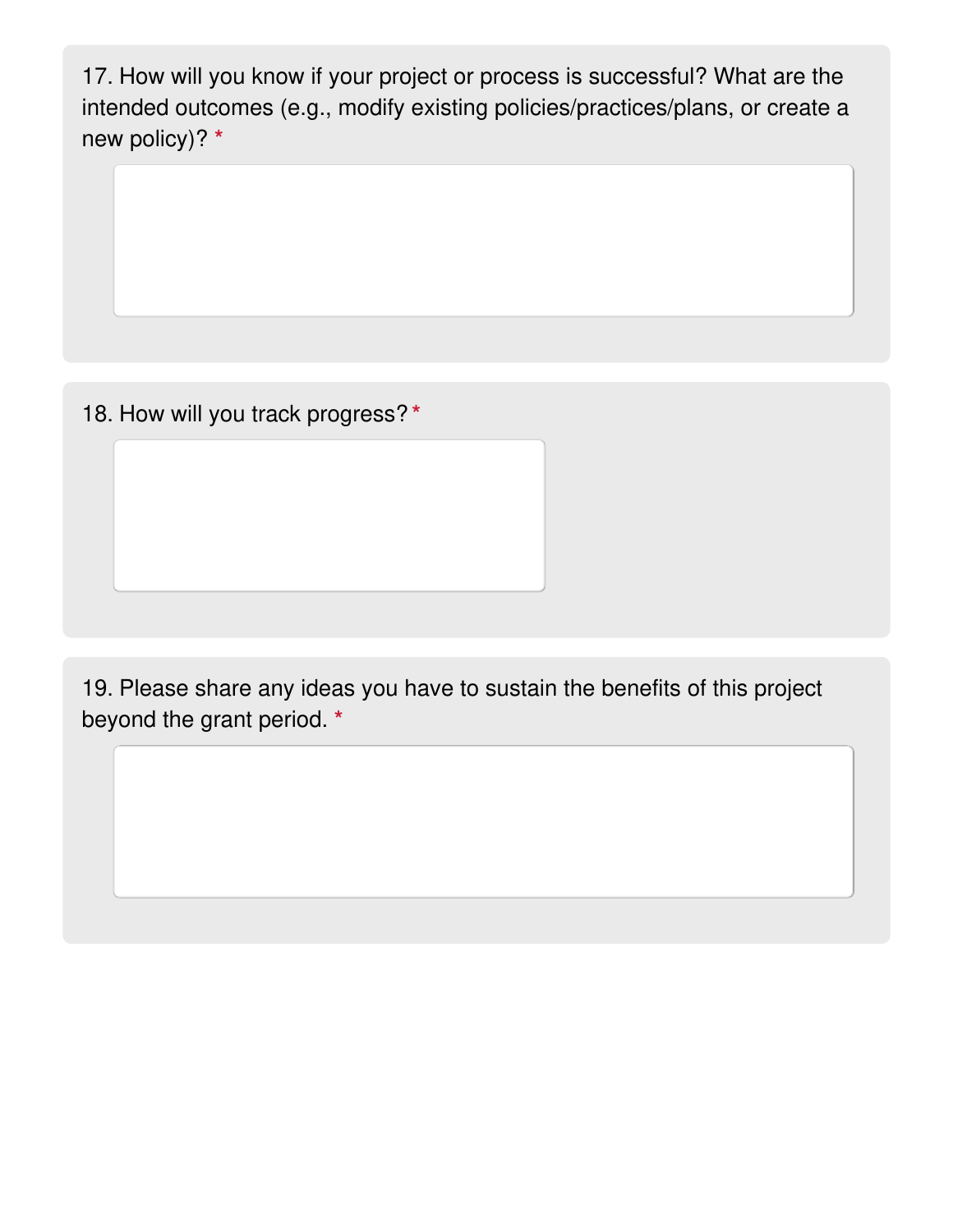20. Is the proposed project building on previous projects or policies in your community? **\***

- Yes
- No
- Not sure

21. If yes, please tell us the project or policy name and how the proposed project will build on this previous work. **\***

## **Collaboration & Key Partners/Stakeholders**

22. What is your role as local or Indigenous government and lead applicant in this project? **\***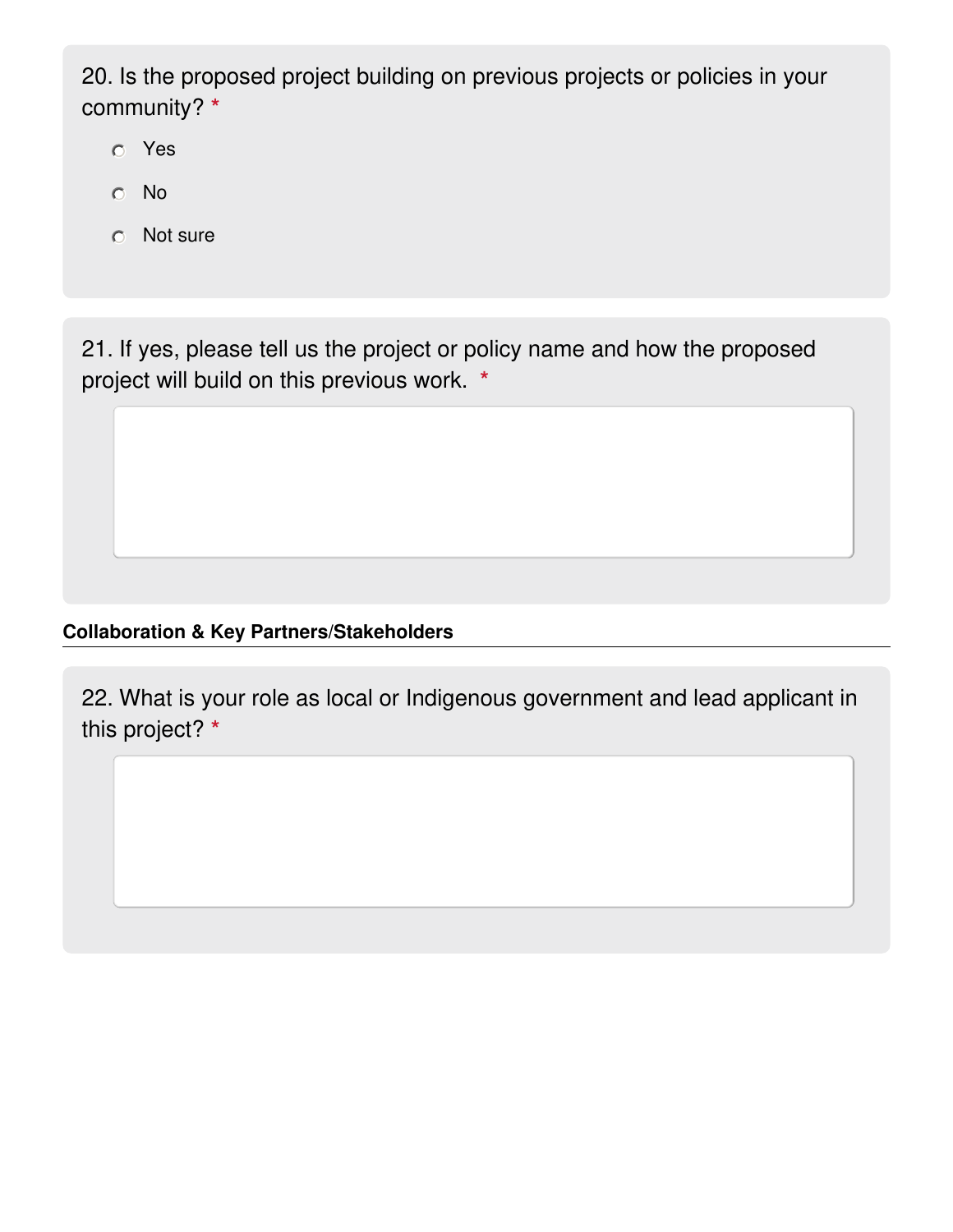23. Which partners, including health authorities and potential collaborators in other sectors, will be involved in your project?

Using the table below, please list a) any partner organizations; b) a short description of how they will be involved and c) a specific contact person within each organization, if known. **\***

|                         | <b>Proposed Partner</b><br>Organization | Proposed Roles and Responsibilities | Contact<br>Name |
|-------------------------|-----------------------------------------|-------------------------------------|-----------------|
| $\mathbf{1}$            |                                         |                                     |                 |
| $\overline{c}$          |                                         |                                     |                 |
| $\mathbf{3}$            |                                         |                                     |                 |
| $\overline{\mathbf{4}}$ |                                         |                                     |                 |
| 5                       |                                         |                                     |                 |
| $6\phantom{1}6$         |                                         |                                     |                 |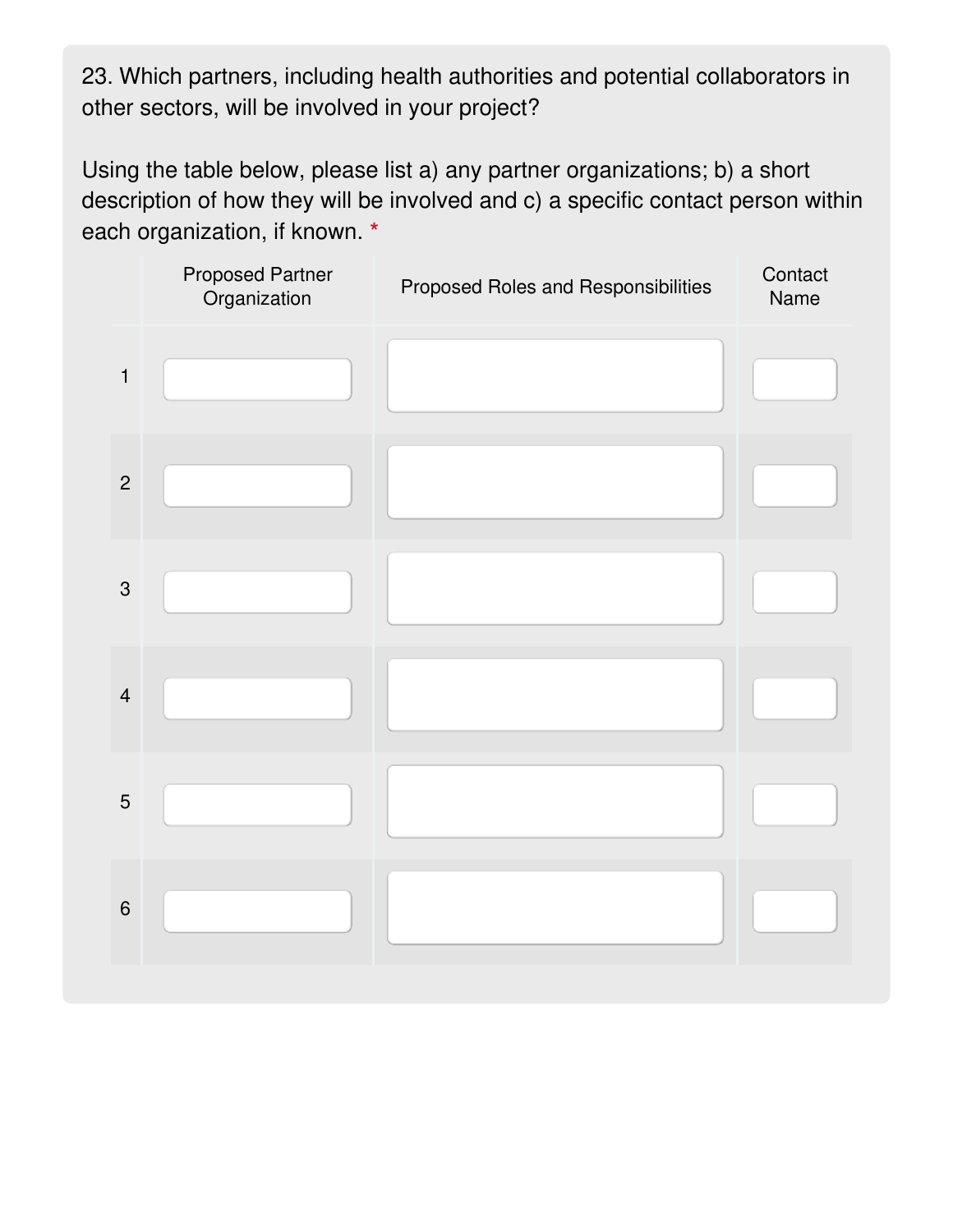24. The PlanH Healthy Communities grants include a cash award as well as in-kind support from BC Healthy Communities staff. What support do you anticipate, if any?

Check all that apply: **\***

- $\Box$  Providing input on goal development and/or policy recommendations
- $\Box$  Offering guidance on reflective planning practice
- $\Box$  Supporting monitoring and evaluation strategies including the development of indicators, data collection methods and evaluation frameworks
- $\Box$  Researching a variety of topics areas ranging from processes (e.g. partnership development, data collection strategies) to content (e.g. housing, food systems, transportation planning, and revisions to Official Community Plans or Regional Health and Wellness plans)
- $\Box$  Developing in-person and online community engagement processes, including planning, design and facilitation
- $\Box$  Connecting local and Indigenous governments to community-based organizations, other local and Indigenous governments and regional health authorities (e.g. introductions, convening meetings, bridgebuilding)
- $\Box$  Reviewing documents and advising on best practices
- $\Box$  Participating in advisory committees
- $\Box$  Sharing resources developed by BC Healthy Communities and others
- $\Box$  Designing and delivering online trainings and webinars specific to your needs
- $\Box$  Planning and co-facilitating larger events, including regional forums
- Other Write In:
- $\Box$  We do not anticipate needing any support from BC Healthy Communities

 **\***

### **Project Workplan & Budget**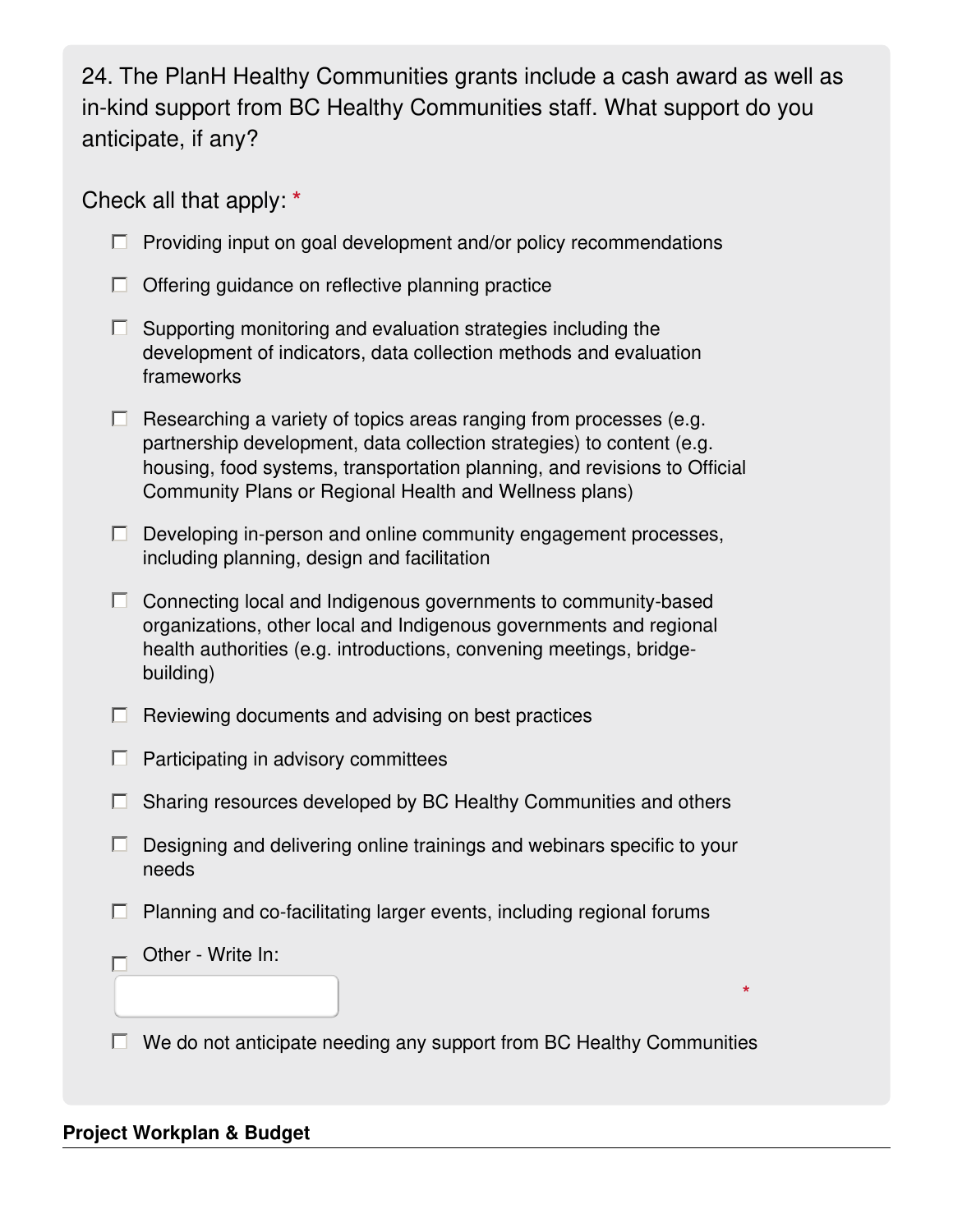25. Please use the linked budget and workplan template to complete this section of the application.

The budget helps us to understand how you propose to spend any grant monies, any additional resources you may have, and what your activities will cost.

In the workplan, please include a) project milestones, b) a brief description, c) anticipated date of completion, d) who is responsible for the action, and e) if you anticipate BCHC staff support to complete this milestone. This helps us to understand your proposed timelines and plan for BCHC in-kind support.

- When you are finished, either upload the Excel document using the 'Browse...' button below or email it as an attachment to grants@planh.ca
- If you experience any technical issues please contact us at grants@planh.ca

Browse...

### **Additional Files & Staying in Touch**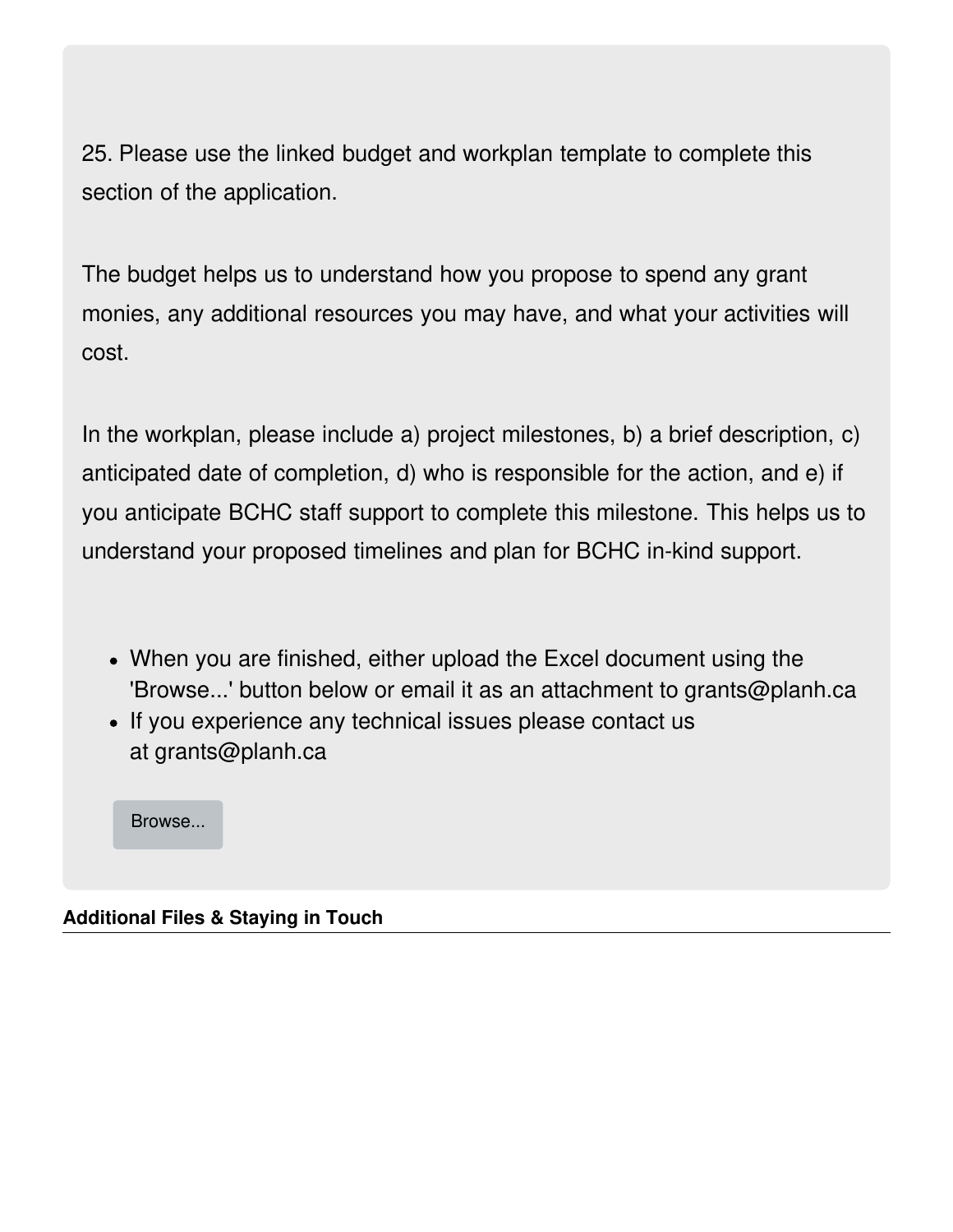26. Do you have any additional files to include to support your application (e.g., presentations, diagrams, pictures, stories, council motions)? Please note that letters of support from project partners are strongly encouraged. Up to three letters of support as evidence of partnership or collaboration can be included in this section.

Upload any additional files here (up to 10 files). If you have any technical difficulties, please email grants@planh.ca.

Browse...

27. Please tell us how you heard about this grant opportunity.

- $\Box$  PlanH newsletter
- $\Box$  BC Healthy Communities newsletter
- $\Box$  Health authority
- $\Box$  Social media
- $\Box$  Email from BC Healthy Communities
- $\Box$  Email from another organization
- $\Box$  Word of mouth
- Other write in

28. Would you like to subscribe to our PlanH newsletter to hear about other funding opportunities, learning events, community stories and more?

 **\***

- Yes, please!
- $\circ$  No thanks